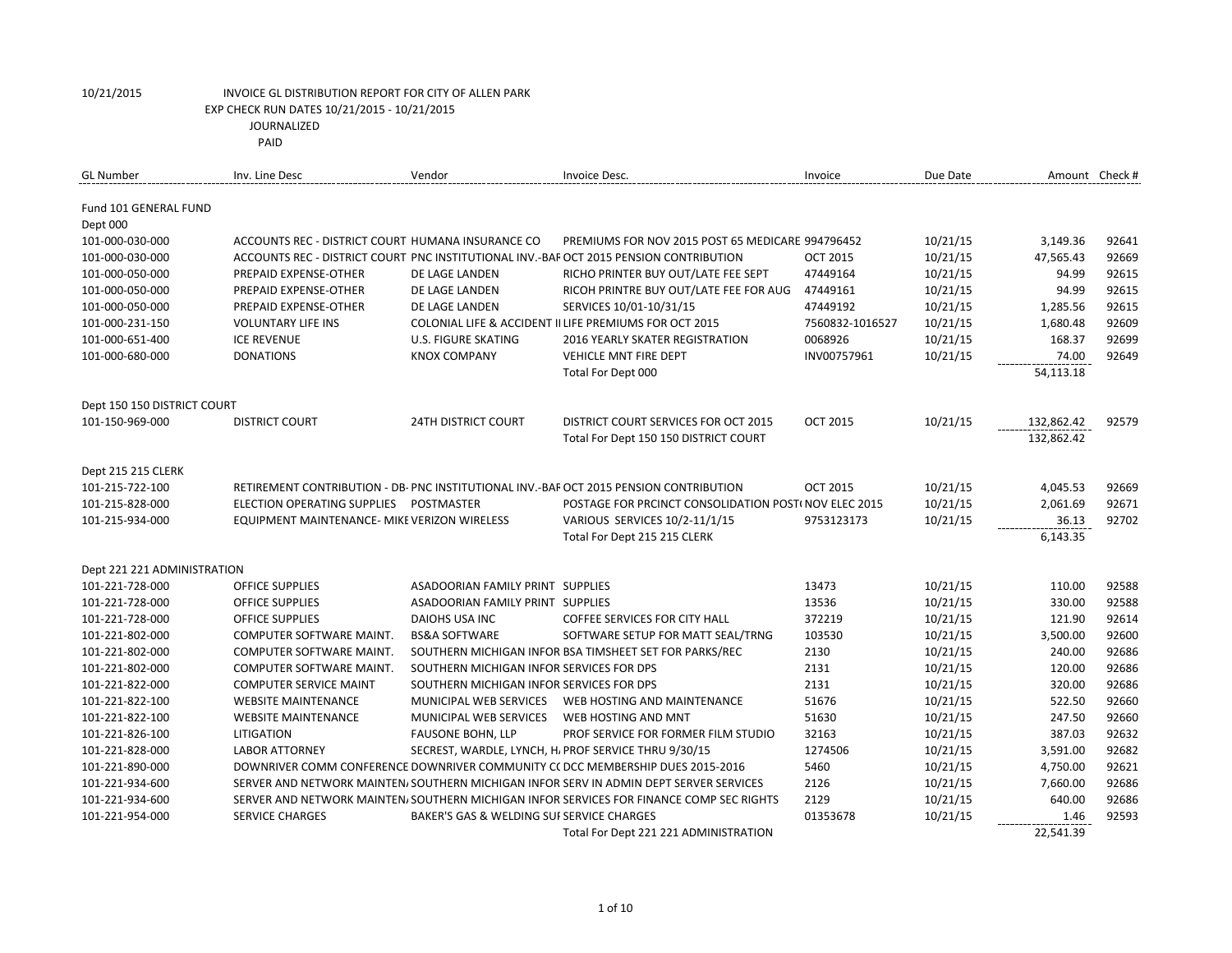|  | PAID |
|--|------|
|--|------|

| <b>GL Number</b>               | Inv. Line Desc                                  | Vendor                                     | Invoice Desc.                                                                                         | Invoice         | Due Date | Amount Check # |       |
|--------------------------------|-------------------------------------------------|--------------------------------------------|-------------------------------------------------------------------------------------------------------|-----------------|----------|----------------|-------|
| Dept 225 225 ASSESSOR          |                                                 |                                            |                                                                                                       |                 |          |                |       |
| 101-225-816-000                | PROF. SERV. - OTHER                             |                                            | FOSTER SWIFT COLLINS & SM PROF SERVICES THRU SEPT 30,2015 FORD MOT 679009                             |                 | 10/21/15 | 100.00         | 92633 |
|                                |                                                 |                                            | Total For Dept 225 225 ASSESSOR                                                                       |                 |          | 100.00         |       |
|                                |                                                 |                                            |                                                                                                       |                 |          |                |       |
| Dept 253 253 TREASURER         |                                                 |                                            |                                                                                                       |                 |          |                |       |
| 101-253-728-000                | <b>OFFICE SUPPLIES</b>                          | <b>ASADOORIAN FAMILY PRINT SUPPLIES</b>    |                                                                                                       | 13654           | 10/21/15 | 55.00          | 92588 |
| 101-253-730-000                | <b>GENERAL POSTAGE</b>                          | PITNEY BOWES RESERVE ACC REFILL ON POSTAGE |                                                                                                       | 29106655        | 10/21/15 | 4,000.00       | 92667 |
| 101-253-985-000                | <b>CAPITAL LEASE</b>                            | PITNEY-BOWES                               | SERVICES FOR 9/30-10/30/15                                                                            | 1345165-OT15    | 10/21/15 | 490.79         | 92668 |
|                                |                                                 |                                            | Total For Dept 253 253 TREASURER                                                                      |                 |          | 4,545.79       |       |
|                                |                                                 |                                            |                                                                                                       |                 |          |                |       |
| Dept 263 263 CITY HALL         |                                                 |                                            |                                                                                                       |                 |          |                |       |
| 101-263-853-000                | TELEPHONE-31338912909724                        | <b>AT &amp; T</b>                          | PHONE SERVICE FOR OCT 2015                                                                            | 10212015        | 10/21/15 | 3,070.53       | 92589 |
| 101-263-853-000                | TELEPHONE- CITY HALL                            | AT & T LONG DISTANCE                       | LONG DISTANT SERVICE FOR OCT 2015                                                                     | 10212015        | 10/21/15 | 1.35           | 92591 |
| 101-263-920-000                | UTILITIES- 457346800032                         | <b>DTE ENERGY</b>                          | <b>GAS SERVICES FOR SEPT 2015</b>                                                                     | 10212015        | 10/21/15 | 231.91         | 92631 |
| 101-263-931-000                | <b>BUILDING MAINTENANCE</b>                     |                                            | KENCO FIRE EQUIPMENT, INC ANNUAL INSPECTION CITY HALL & POLICE                                        | 150903-5        | 10/21/15 | 120.00         | 92646 |
| 101-263-931-000                | <b>BUILDING MAINTENANCE</b>                     |                                            | SOUTHERN MICHIGAN INFOR SERVICES FOR CLERKS OFFICE                                                    | 2128            | 10/21/15 | 960.00         | 92686 |
| 101-263-931-000                | <b>BUILDING MAINTENANCE</b>                     | <b>VETERANS CLEANING</b>                   | VETERANS CLEANING SERVICES FOR AP CITY H/ 15-1002                                                     |                 | 10/21/15 | 2,634.01       | 92704 |
| 101-263-985-000                |                                                 |                                            | CAPITAL OUTLAY-BUILDING LEASE CORRIGAN MOVING SYSTEM MOVING ADDITIONAL MDSE FROM OLD CITY H 10746     |                 | 10/21/15 | 4,886.00       | 92611 |
| 101-263-985-000                | CAPITAL OUTLAY-BUILDING LEASE HADDIX ELECTRIC   |                                            | SERVICES FOR POLICE DEPT BOOKING ROOM 7775                                                            |                 | 10/21/15 | 195.00         | 92637 |
| 101-263-985-000                | CAPITAL OUTLAY-BUILDING LEASE HADDIX ELECTRIC   |                                            | SERVICES TO TROUBLESHOOT FIXTURES IN LOB 7773                                                         |                 | 10/21/15 | 322.00         | 92637 |
| 101-263-985-000                |                                                 |                                            | CAPITAL OUTLAY-BUILDING LEASE LEIGH'S GLASS COMPANY, IN FURNISH AND INSTALL ALUM DOORS AND OTH 9155-1 |                 | 10/21/15 | 4,820.50       | 92650 |
| 101-263-985-000                | CAPITAL OUTLAY-BUILDING LEASE SIGN*A*RAMA       |                                            | QUOTE 3074 BANNER                                                                                     | 2534            | 10/21/15 | 1,203.50       | 92684 |
| 101-263-985-000                | CAPITAL OUTLAY-BUILDING LEASE SIGN*A*RAMA       |                                            | <b>CITY HALL INTERIOR SIGNS</b>                                                                       | 2671            | 10/21/15 | 923.20         | 92684 |
|                                |                                                 |                                            | Total For Dept 263 263 CITY HALL                                                                      |                 |          | 19,368.00      |       |
|                                |                                                 |                                            |                                                                                                       |                 |          |                |       |
| Dept 305 305 POLICE DEPARTMENT |                                                 |                                            |                                                                                                       |                 |          |                |       |
| 101-305-722-100                |                                                 |                                            | RETIREMENT CONTRIBUTION - DB- PNC INSTITUTIONAL INV.-BAF OCT 2015 PENSION CONTRIBUTION                | <b>OCT 2015</b> | 10/21/15 | 62,221.42      | 92669 |
| 101-305-728-000                | <b>OFFICE SUPPLIES</b>                          | ALBERT, KAREN                              | <b>OFFICE SUPPLIES</b>                                                                                | REIMBURSEMENT   | 10/21/15 | 17.43          | 92582 |
| 101-305-757-000                | <b>OPERATING SUPPLIES</b>                       | CDW GOVERNMENT, INC.                       | SERVICES FOR POLICE DEPT                                                                              | ZL26402         | 10/21/15 | 103.83         | 92606 |
| 101-305-761-000                | PRISONER BOARD                                  | <b>WOOD CLEANERS</b>                       | JAIL SERVICE FOR BLANKETS                                                                             | V8375           | 10/21/15 | 56.25          | 92709 |
| 101-305-853-000                | TELEPHONE-31392816933261                        | AT&T                                       | PHONE SERVICE FOR OCT 2015                                                                            | 10212015        | 10/21/15 | 1,183.94       | 92589 |
| 101-305-853-000                | TELEPHONE AND COMMUNICATIO AT & T LONG DISTANCE |                                            | LONG DISTANT SERVICE FOR OCT 2015                                                                     | 10212015        | 10/21/15 | 2.05           | 92591 |
| 101-305-853-000                | <b>TELEPHONE- CREDIT</b>                        | <b>VERIZON WIRELESS</b>                    | VARIOUS SERVICES 10/2-11/1/15                                                                         | 9753123173      | 10/21/15 | 13.90          | 92702 |
| 101-305-931-000                | <b>BUILDING MAINTENANCE</b>                     | LOWE'S                                     | PURCHASES FROM VARIOUS DEPTS                                                                          | 99006314951SEPT | 10/21/15 | 11.64          | 92652 |
| 101-305-931-000                | <b>BUILDING MAINTENANCE</b>                     |                                            | SCHAEFER PLUMBING & DRAI BLDG MNT FOR POLICE DEPT                                                     | 101015          | 10/21/15 | 325.00         | 92680 |
| 101-305-934-500                | <b>COMPUTER BREAK-FIX</b>                       |                                            | SOUTHERN MICHIGAN INFOR COMPUTER SERVICES POLICE DEPT                                                 | 2133            | 10/21/15 | 640.00         | 92686 |
| 101-305-934-500                | <b>COMPUTER BREAK-FIX</b>                       |                                            | SOUTHERN MICHIGAN INFOR COMPUTER SERVICES POLICE DEPT                                                 | 2134            | 10/21/15 | 52.11          | 92686 |
| 101-305-939-000                | <b>VEHICLE MAINTENANCE</b>                      | <b>CLASSIC AUTO WASH INC.</b>              | CAR WASHING FOR MONTH OF SEPT 2015                                                                    | 1567            | 10/21/15 | 159.90         | 92608 |
| 101-305-939-000                | <b>VEHICLE MAINTENANCE</b>                      | S & W PLUMBING                             | <b>SUPPLIES</b>                                                                                       | 14366           | 10/21/15 | 120.00         | 92679 |
| 101-305-960-000                | <b>EDUCATION &amp; TRAINING</b>                 | <b>CURTIS, MICHEAL</b>                     | <b>EXPENSES RELATED TO TRAINING</b>                                                                   | REIMBURSEMENT   | 10/21/15 | 10.06          | 92612 |
| 101-305-960-000                | <b>EDUCATION &amp; TRAINING</b>                 | MACK, DAN                                  | <b>EXPENSES RELATED TO TRAINING</b>                                                                   | REIMBURSEMENT   | 10/21/15 | 65.70          | 92653 |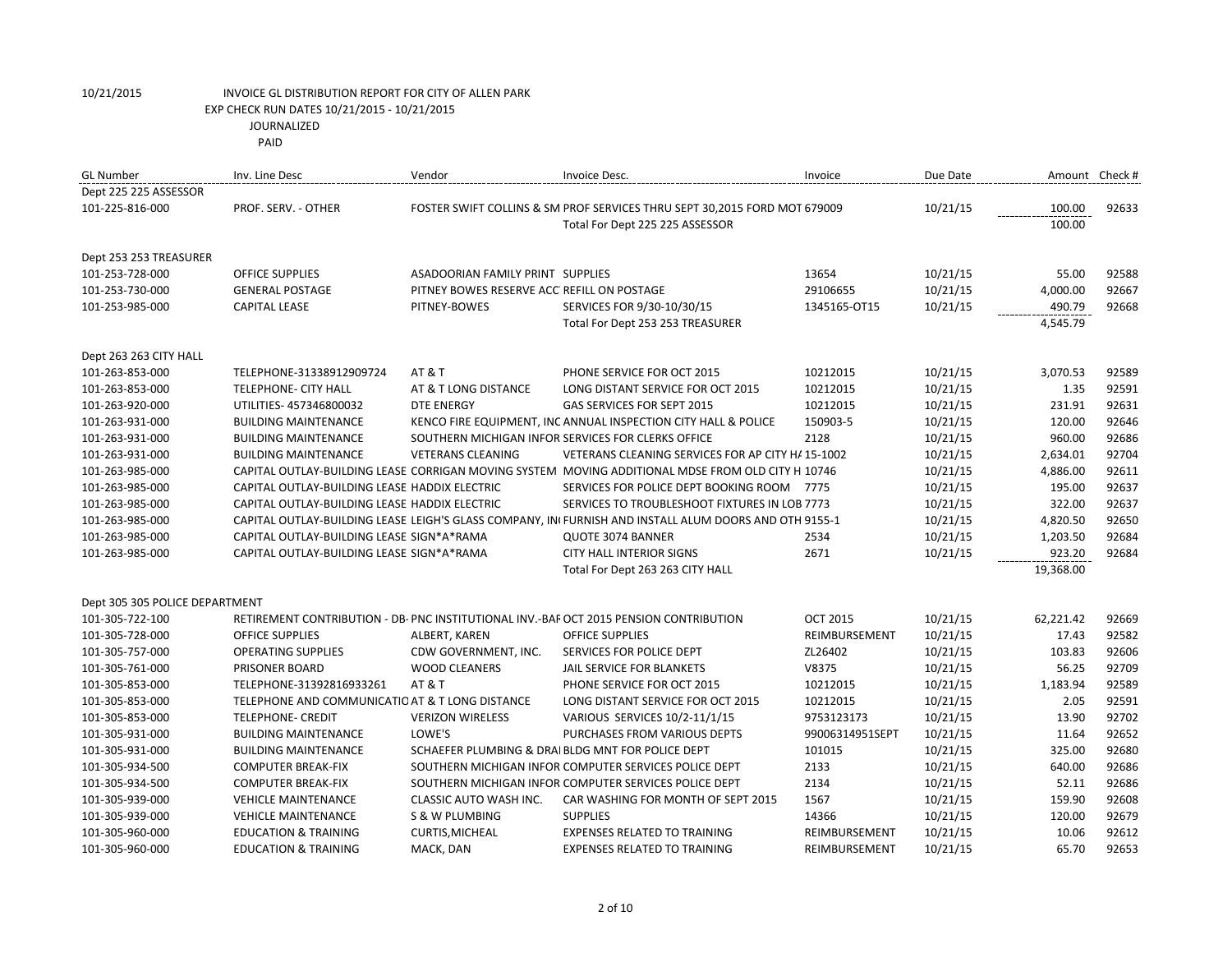| <b>GL Number</b>                          | Inv. Line Desc                  | Vendor                                   | Invoice Desc.                                                                         | Invoice         | Due Date |           | Amount Check # |
|-------------------------------------------|---------------------------------|------------------------------------------|---------------------------------------------------------------------------------------|-----------------|----------|-----------|----------------|
|                                           |                                 |                                          | Total For Dept 305 305 POLICE DEPARTMENT                                              |                 |          | 64,983.23 |                |
| Dept 340 340 FIRE DEPARTMENT              |                                 |                                          |                                                                                       |                 |          |           |                |
| 101-340-722-100                           |                                 |                                          | RETIREMENT CONTRIBUTION - DB-PNC INSTITUTIONAL INV.-BAF OCT 2015 PENSION CONTRIBUTION | <b>OCT 2015</b> | 10/21/15 | 48,687.58 | 92669          |
| 101-340-757-000                           | <b>OPERATING SUPPLIES</b>       | LOWE'S                                   | PURCHASES FROM VARIOUS DEPTS                                                          | 99006314951SEPT | 10/21/15 | 53.37     | 92652          |
| 101-340-805-000                           | AMBULANCE BILLING               | ACCUMED BILLING INC.                     | SEPT 2015 BILLING                                                                     | 0247            | 10/21/15 | 3,586.85  | 92581          |
| 101-340-805-000                           | AMBULANCE BILLING               | <b>METLIFE AUTO &amp; HOME</b>           | REFUND OF OVERPMT FOR EMER SERVICES                                                   | <b>REFUND</b>   | 10/21/15 | 225.00    | 92655          |
| 101-340-853-000                           | TELEPHONE-00151                 |                                          | DOWNRIVER COMMUNITY CCTELEPHONE AND COMMUNCATIONS FIRE DEPT 5451                      |                 | 10/21/15 | 120.00    | 92621          |
| 101-340-853-000                           | TELEPHONE- D LAFOND EMS         | <b>VERIZON WIRELESS</b>                  | VARIOUS SERVICES 10/2-11/1/15                                                         | 9753123173      | 10/21/15 | 71.70     | 92702          |
| 101-340-920-000                           | UTILITIES194036500123           | <b>DTE ENERGY</b>                        | SERVICES FOR SEPT 2015                                                                | 10212015        | 10/21/15 | 2,021.50  | 92623          |
| 101-340-920-000                           | UTILITIES-457346800131          | <b>DTE ENERGY</b>                        | GAS SERVICES FOR SEPT 2015                                                            | 10212015        | 10/21/15 | 216.75    | 92631          |
| 101-340-931-000                           | <b>BUILDING MAINTENANCE</b>     | A & B LOCKSMITH                          | <b>BLDG MNT FIRE DEPT</b>                                                             | 78463           | 10/21/15 | 95.00     | 92580          |
| 101-340-931-000                           | <b>BUILDING MAINTENANCE</b>     | <b>METRO ENVIROMENTAL</b>                | <b>BLDG MNT</b>                                                                       | 12702           | 10/21/15 | 1,968.69  | 92656          |
| 101-340-931-000                           | <b>BUILDING MAINTENANCE</b>     | <b>METRO ENVIROMENTAL</b>                | <b>BLDG MNT FOR FIRE</b>                                                              | 12570           | 10/21/15 | 430.00    | 92656          |
| 101-340-939-000                           | <b>VEHICLE MAINTENANCE</b>      |                                          | BAKER'S GAS & WELDING SUI CYLINDER RENTAL INVOICE VARIOUS DEPTS                       | 09133282        | 10/21/15 | 18.91     | 92593          |
| 101-340-939-000                           | <b>VEHICLE MAINTENANCE</b>      |                                          | BAKER'S GAS & WELDING SUI CYLINDER RENTAL FOR MAY                                     | 09127356        | 10/21/15 | 19.45     | 92593          |
| 101-340-939-000                           | <b>VEHICLE MAINTENANCE</b>      | R & R FIRE TRUCK REPAIR                  | <b>VEHICLE MNT LADDER TRUCK 1 PUMP TEST</b>                                           | 48302           | 10/21/15 | 230.00    | 92674          |
| 101-340-939-000                           | <b>VEHICLE MAINTENANCE</b>      | R & R FIRE TRUCK REPAIR                  | VEHICLE MNT ENGINE 1 PUMP TEST                                                        | 48301           | 10/21/15 | 170.00    | 92674          |
| 101-340-939-000                           | <b>VEHICLE MAINTENANCE</b>      | <b>R &amp; R FIRE TRUCK REPAIR</b>       | <b>VEHICLE MNT ENGINE 2 PUMP TEST</b>                                                 | 48300           | 10/21/15 | 170.00    | 92674          |
| 101-340-958-000                           | <b>MEMBERSHIP &amp; DUES</b>    | <b>SMAFC</b>                             | 2016 MEMBERSHIP DUES FOR CHIEF LAFOND                                                 | 7245            | 10/21/15 | 40.00     | 92685          |
| 101-340-960-000                           | <b>EDUCATION &amp; TRAINING</b> | <b>STATE OF MICHIGAN</b>                 | ARSON SCHOOL FOR DEPUTY CHIEF CANN                                                    | 551-453830      | 10/21/15 | 985.00    | 92689          |
| 101-340-961-000                           | <b>FIRE PREVENTION</b>          | <b>NFPA</b>                              | <b>FIRE PREVENTION MATERIALS</b>                                                      | 6536159Y        | 10/21/15 | 820.99    | 92662          |
|                                           |                                 |                                          | Total For Dept 340 340 FIRE DEPARTMENT                                                |                 |          | 59,930.79 |                |
| Dept 445 445 DEPARTMENT OF PUBLIC SERVICE |                                 |                                          |                                                                                       |                 |          |           |                |
| 101-445-722-100                           |                                 |                                          | RETIREMENT CONTRIBUTION - DB-PNC INSTITUTIONAL INV.-BAF OCT 2015 PENSION CONTRIBUTION | <b>OCT 2015</b> | 10/21/15 | 18,277.35 | 92669          |
| 101-445-728-000                           | <b>OFFICE SUPPLIES</b>          | PETTY CASH - D.P.S.                      | PETTY CASH FOR DPS                                                                    | REIMBURSEMENT   | 10/21/15 | 21.17     | 92665          |
| 101-445-757-000                           | <b>OPERATING SUPPLIES</b>       | <b>BRONER</b>                            | <b>PARTS</b>                                                                          | 190656          | 10/21/15 | 63.40     | 92599          |
| 101-445-757-000                           | <b>OPERATING SUPPLIES</b>       | D & L GARDEN CENTER, INC. YARD SUPPLIES  |                                                                                       | 84200           | 10/21/15 | 9.97      | 92613          |
| 101-445-757-000                           | <b>OPERATING SUPPLIES</b>       | LOWE'S                                   | PURCHASES FROM VARIOUS DEPTS                                                          | 99006314951SEPT | 10/21/15 | 71.69     | 92652          |
| 101-445-768-000                           | <b>UNIFORMS</b>                 | OGDEN, JUSTIN                            | REIMBURSEMENT FOR ONE PAIR STEEL TOE SA REIMBURSEMENT                                 |                 | 10/21/15 | 147.34    | 92663          |
| 101-445-853-000                           | TELEPHONE-31392841662521        | <b>AT &amp; T</b>                        | PHONE SERVICE FOR OCT 2015                                                            | 10212015        | 10/21/15 | 30.18     | 92589          |
| 101-445-853-000                           | <b>TELEPHONE- CREDIT</b>        | <b>VERIZON WIRELESS</b>                  | VARIOUS SERVICES 10/2-11/1/15                                                         | 9753123173      | 10/21/15 | 36.13     | 92702          |
| 101-445-920-000                           | UTILITIES-194036500297          | <b>DTE ENERGY</b>                        | <b>SERVICES FOR SEPT 2015</b>                                                         | 10212015        | 10/21/15 | 747.67    | 92623          |
| 101-445-920-000                           | UTILITIES-457362200018          | <b>DTE ENERGY</b>                        | GAS SERVICES FOR SEPT 2015                                                            | 10212015        | 10/21/15 | 89.91     | 92631          |
| 101-445-926-000                           | STREET LIGHTING- 2-3835-2       | <b>DTE ENERGY</b>                        | <b>STREETLIGHTS FOR SEPT 2015</b>                                                     | 10212015        | 10/21/15 | 28,056.35 | 92630          |
| 101-445-931-000                           | <b>BUILDING MAINTENANCE</b>     | <b>S &amp; W PLUMBING</b>                | <b>CREDIT FOR RETURN PARTS</b>                                                        | 14197           | 10/21/15 | (84.00)   | 92679          |
| 101-445-934-500                           | <b>COMPUTER BREAK-FIX</b>       | SOUTHERN MICHIGAN INFOR SERVICES FOR DPS |                                                                                       | 2131            | 10/21/15 | 300.00    | 92686          |
| 101-445-939-000                           | <b>VEHICLE MAINTENANCE</b>      |                                          | BAKER'S GAS & WELDING SUI CYLINDER RENTAL INVOICE VARIOUS DEPTS                       | 09133282        | 10/21/15 | 18.91     | 92593          |
| 101-445-939-000                           | <b>VEHICLE MAINTENANCE</b>      |                                          | BAKER'S GAS & WELDING SUI CYLINDER RENTAL FOR MAY                                     | 09127356        | 10/21/15 | 19.45     | 92593          |
| 101-445-939-000                           | <b>VEHICLE MAINTENANCE</b>      | <b>BELLE TIRE DISTRIBUTORS</b>           | <b>TRUCK REPAIR FLAT</b>                                                              | 26836714        | 10/21/15 | 68.00     | 92595          |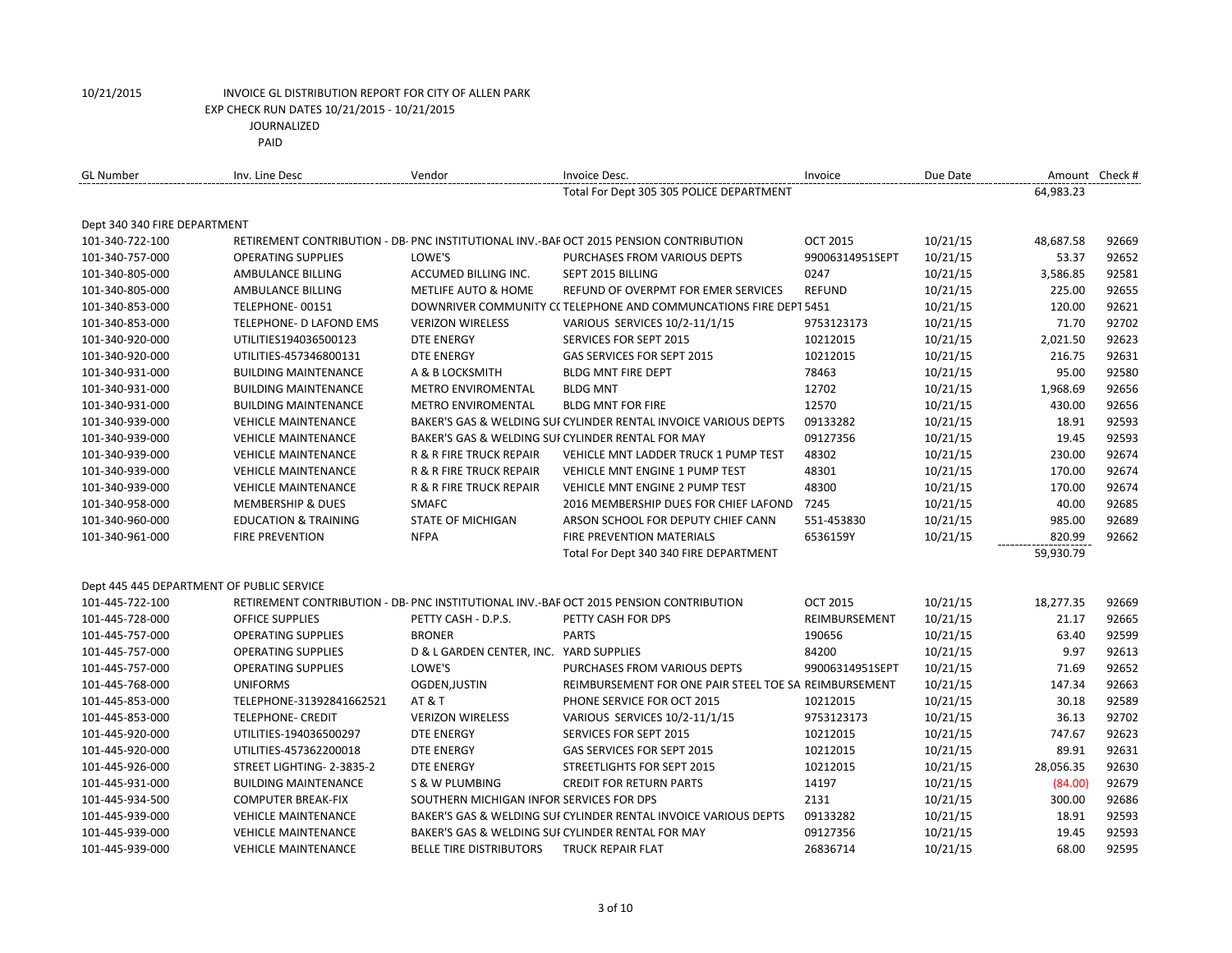| <b>GL Number</b>              | Inv. Line Desc               | Vendor                     | Invoice Desc.                                                                 | Invoice         | Due Date | Amount    | Check # |
|-------------------------------|------------------------------|----------------------------|-------------------------------------------------------------------------------|-----------------|----------|-----------|---------|
| 101-445-939-000               | <b>VEHICLE MAINTENANCE</b>   | <b>CANNON EQUIPMENT</b>    | PLOW FOR NEW DPS PICKUP                                                       | J29213          | 10/21/15 | 5,055.00  | 92604   |
| 101-445-939-000               | <b>VEHICLE MAINTENANCE</b>   | <b>GLENDALE AUTO VALUE</b> | <b>PARTS</b>                                                                  | 359-92801       | 10/21/15 | 13.79     | 92635   |
| 101-445-939-000               | <b>VEHICLE MAINTENANCE</b>   | SPARKS COMMERCIAL TIRE     | <b>SPARE LOADER TIRE</b>                                                      | 008417          | 10/21/15 | 2,568.50  | 92688   |
| 101-445-962-000               | <b>MISCELLANEOUS</b>         | <b>DOHRING MATTHEW</b>     | TRAINING AND SCHOOLING                                                        | REIMBURSEMENT   | 10/21/15 | 382.50    | 92619   |
| 101-445-962-000               | <b>MISCELLANEOUS</b>         | PETTY CASH - WATER         | REIMBURSEMENT WATER DEPT                                                      | REIMBURSEMENT   | 10/21/15 | 21.91     | 92666   |
|                               |                              |                            | Total For Dept 445 445 DEPARTMENT OF PUBLIC SERVICE                           |                 |          | 55,915.22 |         |
|                               |                              |                            |                                                                               |                 |          |           |         |
| Dept 707 707 PARKS & REC      |                              |                            |                                                                               |                 |          |           |         |
| 101-707-784-000               | <b>PARK SERVICES</b>         | LOWE'S                     | PURCHASES FROM VARIOUS DEPTS                                                  | 99006314951SEPT | 10/21/15 | 104.70    | 92652   |
| 101-707-801-001               | <b>LAWN SERVICES</b>         | <b>LOUIS ORLEANS</b>       | MOWING FOR SEPT 15-10/6/15                                                    | 15-1013         | 10/21/15 | 7,930.00  | 92651   |
| 101-707-853-000               | TELEPHONE-31392883032567     | AT & T                     | PHONE SERVICE FOR OCT 2015                                                    | 10212015        | 10/21/15 | 72.67     | 92589   |
| 101-707-920-000               | <b>UTILITIES</b>             | ALLEN PARK, CITY OF.       | PARKS AND REC WATER DUE OCT 21                                                | 170-RO06615     | 10/21/15 | 21.32     | 92584   |
| 101-707-920-000               | UTILITIES-194036500362       | <b>DTE ENERGY</b>          | SERVICES FOR SEPT 2015                                                        | 10212015        | 10/21/15 | 393.54    | 92623   |
| 101-707-920-000               | UTILITIES-457346800180       | <b>DTE ENERGY</b>          | GAS SERVICES FOR SEPT 2015                                                    | 10212015        | 10/21/15 | 87.11     | 92631   |
| 101-707-939-000               | <b>VEHICLE MAINTENANCE</b>   |                            | BAKER'S GAS & WELDING SUI CYLINDER RENTAL INVOICE VARIOUS DEPTS               | 09133282        | 10/21/15 | 18.91     | 92593   |
| 101-707-939-000               | <b>VEHICLE MAINTENANCE</b>   |                            | BAKER'S GAS & WELDING SUI CYLINDER RENTAL FOR MAY                             | 09127356        | 10/21/15 | 19.45     | 92593   |
|                               |                              |                            | Total For Dept 707 707 PARKS & REC                                            |                 |          | 8,647.70  |         |
| Dept 751 751 COMMUNITY CENTER |                              |                            |                                                                               |                 |          |           |         |
| 101-751-757-000               | <b>OPERATING SUPPLIES</b>    | PROPANE SERVICES           | <b>MOTOR FUEL</b>                                                             | T306388         | 10/21/15 | 214.97    | 92672   |
| 101-751-920-000               | <b>UTILITIES</b>             | ALLEN PARK, CITY OF.       | WATER BILL FOR 15800 WHITE DUE 10/21                                          | 401-WH158-00    | 10/21/15 | 3,131.39  | 92585   |
| 101-751-920-000               | <b>UTILITIES</b>             | <b>DIRECTV</b>             | SERVICES 10/8-11/7/15 COMM CTR                                                | 26891111706     | 10/21/15 | 243.53    | 92618   |
| 101-751-920-000               | UTILITIES- 457346800123      | <b>DTE ENERGY</b>          | GAS SERVICES FOR SEPT 2015                                                    | 10212015        | 10/21/15 | 1,925.67  | 92631   |
| 101-751-931-000               | <b>BUILDING MAINTENANCE</b>  |                            | FRANK TARNOWSKI PLUMBIN SNAKE OUT AND REPAIR SINK LINE/TOILET                 | 3111            | 10/21/15 | 130.00    | 92634   |
| 101-751-931-000               | <b>BUILDING MAINTENANCE</b>  | LOWE'S                     | PURCHASES FROM VARIOUS DEPTS                                                  | 99006314951SEPT | 10/21/15 | 17.59     | 92652   |
| 101-751-931-000               | <b>BUILDING MAINTENANCE</b>  | NETWORK SERVICES COMP      | <b>SUPPLIES</b>                                                               | 6343731-00      | 10/21/15 | 81.90     | 92661   |
| 101-751-931-000               | <b>BUILDING MAINTENANCE</b>  | <b>ORKIN</b>               | PEST CONTROL SERVICES                                                         | 12794881        | 10/21/15 | 252.00    | 92664   |
| 101-751-931-000               | <b>BUILDING MAINTENANCE</b>  | <b>ORKIN</b>               | MONTHLY PEST CONTROL SERVICES                                                 | 105635624       | 10/21/15 | 70.00     | 92664   |
| 101-751-931-000               | <b>BUILDING MAINTENANCE</b>  | <b>STATE OF MICHIGAN</b>   | <b>ELEVATOR INSPECTION</b>                                                    | 1225191         | 10/21/15 | 180.00    | 92690   |
| 101-751-931-000               | <b>BUILDING MAINTENANCE</b>  | TRIAD SERVICE CENTER       | PREVENTATIVE MAINT                                                            | 93413080        | 10/21/15 | 91.00     | 92697   |
| 101-751-934-000               | <b>EQUIPMENT MAINTENANCE</b> | DSM SAW & KNIFE LLC        | ICE RESURFACING BLADE SHARPENS                                                | 2229            | 10/21/15 | 23.00     | 92622   |
| 101-751-934-000               | <b>EQUIPMENT MAINTENANCE</b> |                            | JERRY COHEN ELITE LAB INC OCT COOLING WATER TREATMENT                         | 6975            | 10/21/15 | 200.00    | 92644   |
| 101-751-934-000               | <b>EQUIPMENT MAINTENANCE</b> |                            | SERV-ICE REFRIGERATION, IN REM STUB SHAFT BAL SPEED 3450 DEHUMIDIFI AP071015  |                 | 10/21/15 | 1,557.57  | 92683   |
| 101-751-934-000               | <b>EQUIPMENT MAINTENANCE</b> |                            | SERV-ICE REFRIGERATION, IN EXTRAS FOR COMPRESSORE REBUILD                     | AP072915        | 10/21/15 | 1,409.12  | 92683   |
| 101-751-934-000               | <b>EQUIPMENT MAINTENANCE</b> |                            | SERV-ICE REFRIGERATION, IN SERVICE ON HANSEN RELIEF VALVE ON CHILLEF AP092215 |                 | 10/21/15 | 2,050.00  | 92683   |
| 101-751-985-000               | <b>CAPITAL OUTLAY</b>        | <b>HADDIX ELECTRIC</b>     | MATERIAL AND LABOR DONE AT COMM CTR                                           | 7772            | 10/21/15 | 125.00    | 92637   |
| 101-751-985-000               | CAPITAL OUTLAY               |                            | HOME IMPROVEMENT SOLUT ROOFING SYSTEM PER CONTRACT                            | 772             | 10/21/15 | 24,000.00 | 92640   |
| 101-751-985-000               | <b>CAPITAL OUTLAY</b>        | LOWE'S                     | PURCHASES FROM VARIOUS DEPTS                                                  | 99006314951SEPT | 10/21/15 | 3,422.71  | 92652   |
| 101-751-985-000               | CAPITAL OUTLAY               | THERMO SOURCE              | <b>LIGHTING UPGRADE</b>                                                       | T12717618F      | 10/21/15 | 4,890.00  | 92695   |
| 101-751-985-000               | <b>CAPITAL OUTLAY</b>        | <b>TWIN SERVICE</b>        | REPAIRING OF SOFFITS AND COLUMNS REP DR' 1.15                                 |                 | 10/21/15 | 2,250.00  | 92698   |
|                               |                              |                            | Total For Dept 751 751 COMMUNITY CENTER                                       |                 |          | 46,265.45 |         |
|                               |                              |                            |                                                                               |                 |          |           |         |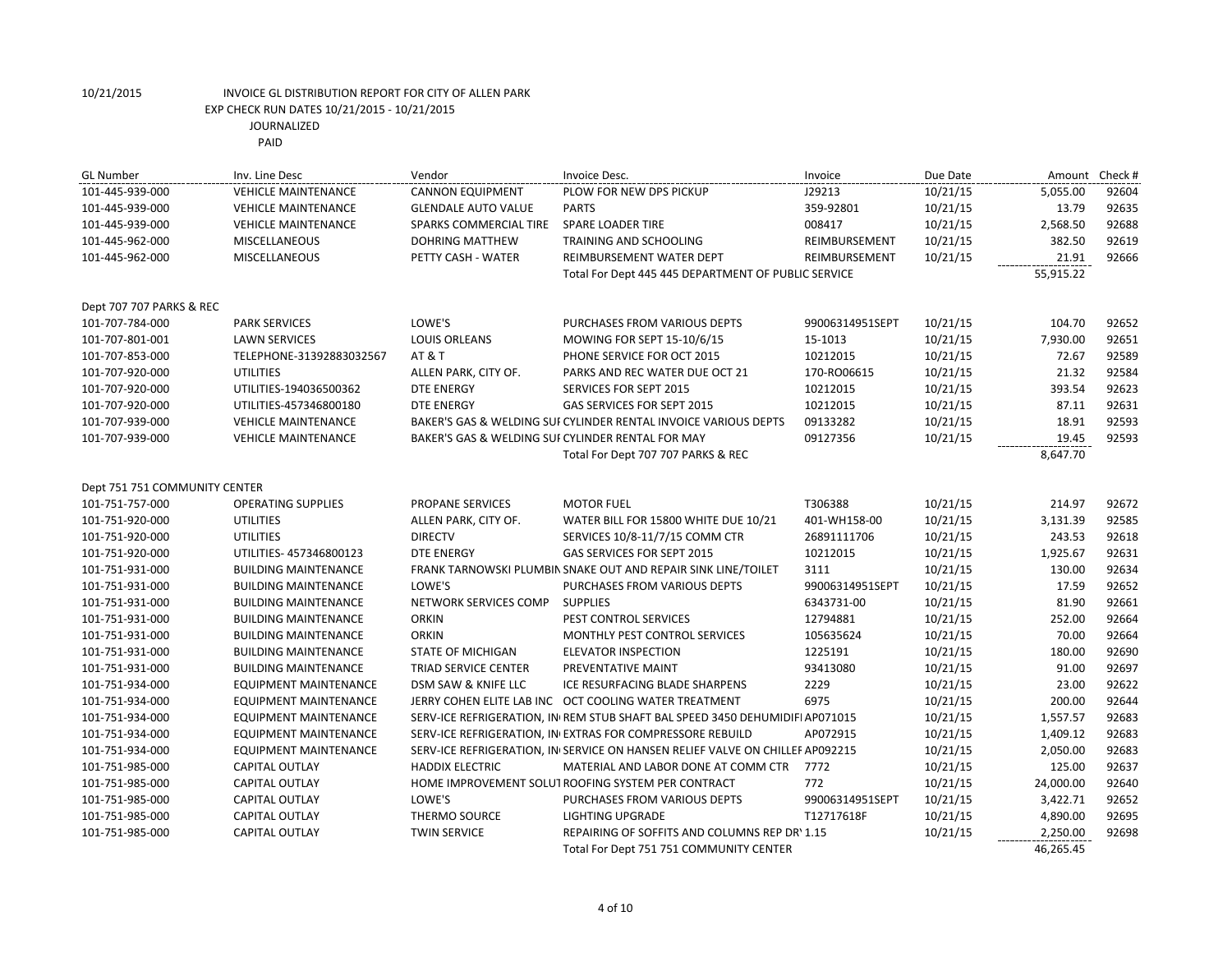| <b>GL Number</b>                | Inv. Line Desc                                     | Vendor                     | Invoice Desc.                                                                             | Invoice | Due Date | Amount Check # |       |
|---------------------------------|----------------------------------------------------|----------------------------|-------------------------------------------------------------------------------------------|---------|----------|----------------|-------|
| Dept 864 864 RETIREE HEALTHCARE |                                                    |                            |                                                                                           |         |          |                |       |
| 101-864-716-000                 | <b>MEDICAL</b>                                     | HUMANA INSURANCE CO        | PREMIUMS FOR NOV 2015 POST 65 MEDICARE 994796452                                          |         | 10/21/15 | 67,856.51      | 92641 |
|                                 |                                                    |                            | Total For Dept 864 864 RETIREE HEALTHCARE                                                 |         |          | 67,856.51      |       |
|                                 |                                                    |                            |                                                                                           |         |          |                |       |
|                                 |                                                    |                            | Total For Fund 101 GENERAL FUND                                                           |         |          | 543,273.03     |       |
| Fund 202 MAJOR STREET FUND      |                                                    |                            |                                                                                           |         |          |                |       |
| Dept 475 475 TRAFFIC SERVICES   |                                                    |                            |                                                                                           |         |          |                |       |
| 202-475-757-000                 | <b>OPERATING SUPPLIES</b>                          | <b>TAPCO</b>               | <b>BLINDER FOR STOP SIGN</b>                                                              | 1503379 | 10/21/15 | 471.85         | 92693 |
| 202-475-940-000                 | <b>TRAFFIC SIGNS &amp; SIGNALS</b>                 |                            | WAYNE COUNTY - ACCTS. RECTRAFFIC SIGNAL ENERGY 9/15/15                                    | 1007814 | 10/21/15 | 117.40         | 92707 |
|                                 |                                                    |                            | Total For Dept 475 475 TRAFFIC SERVICES                                                   |         |          | 589.25         |       |
| Dept 479 PRESERVATION - STREETS |                                                    |                            |                                                                                           |         |          |                |       |
| 202-479-801-205                 | <b>PROF'L SERVICES -</b>                           | <b>BUCCILLI GROUP, LLC</b> | INSPECTION SERV 9/18-9/19 MAJOR ROADS 20 1390                                             |         | 10/21/15 | 1,620.00       | 92601 |
| 202-479-801-205                 | <b>PROF'L SERVICES -</b>                           | <b>BUCCILLI GROUP, LLC</b> | INSPECTION SERV A HASS 10/5-10/7/15 R TOLL 1440                                           |         | 10/21/15 | 3,024.00       | 92601 |
| 202-479-801-205                 | <b>PROF'L SERVICES -</b>                           | <b>BUCCILLI GROUP, LLC</b> | INSPECTION SERIVE 9/21-9/24/15-REP/FEDER/ 1408                                            |         | 10/21/15 | 2,484.00       | 92603 |
| 202-479-801-205                 | PROF'L SERVICES -                                  |                            | DOMINIC GAGLIO CONSTRUC REPLACE CONCRETE REP FEDERAL MR #20                               | 11327   | 10/21/15 | 64,028.95      | 92620 |
| 202-479-801-205                 | PROF'L SERVICES -                                  |                            | DOMINIC GAGLIO CONSTRUC REM/REPLACE CONCRETE MAJ RD PMT 22                                | 11330   | 10/21/15 | 45,271.35      | 92620 |
|                                 |                                                    |                            | Total For Dept 479 PRESERVATION - STREETS                                                 |         |          | 116,428.30     |       |
| Dept 505 CONSTRUCTION - STREETS |                                                    |                            |                                                                                           |         |          |                |       |
| 202-505-985-200                 |                                                    |                            | CAPITAL OUTLAY - STATE GRANTS WADE-TRIM/ASSOCIATES, IN PROF SERV 8/1-8/30/15 PARK AVE     | 2004098 | 10/21/15 | 12,030.48      | 92705 |
| 202-505-985-200                 |                                                    |                            | CAPITAL OUTLAY - STATE GRANTS WADE-TRIM/ASSOCIATES, IN PROF SERV 8/1-8/30/15 PARK AVE     | 2004097 | 10/21/15 | 10,745.76      | 92705 |
|                                 |                                                    |                            | Total For Dept 505 CONSTRUCTION - STREETS                                                 |         |          | 22,776.24      |       |
|                                 |                                                    |                            |                                                                                           |         |          |                |       |
|                                 |                                                    |                            | Total For Fund 202 MAJOR STREET FUND                                                      |         |          | 139,793.79     |       |
| Fund 203 LOCAL STREET FUND      |                                                    |                            |                                                                                           |         |          |                |       |
| Dept 479 PRESERVATION - STREETS |                                                    |                            |                                                                                           |         |          |                |       |
| 203-479-801-205                 | PROF'L SERVICES - PRESERVATION BUCCILLI GROUP, LLC |                            | INSPECTIONS SERVICE LOCAL RDS 9/24-9/26/1! 1409                                           |         | 10/21/15 | 2,214.00       | 92601 |
| 203-479-801-205                 | PROF'L SERVICES - PRESERVATION BUCCILLI GROUP, LLC |                            | INSPECTION SERVICES 9/28-10/1/15 A HASS                                                   | 1421    | 10/21/15 | 3,510.00       | 92601 |
| 203-479-801-205                 | PROF'L SERVICES - PRESERVATION BUCCILLI GROUP, LLC |                            | INSPECTION SERV A HASS 10/8-10/10/15 LOCA 1442                                            |         | 10/21/15 | 918.00         | 92601 |
| 203-479-801-205                 |                                                    |                            | PROF'L SERVICES - PRESERVATION DOMINIC GAGLIO CONSTRUC REMOVE CONCRETE LOCAL ROADS PMT 21 | 11325   | 10/21/15 | 26,598.90      | 92620 |
| 203-479-801-205                 |                                                    |                            | PROF'L SERVICES - PRESERVATION DOMINIC GAGLIO CONSTRUC REM/REP CONCRETE LOCAL RD PMT 23   | 11331   | 10/21/15 | 15,028.80      | 92620 |
|                                 |                                                    |                            | Total For Dept 479 PRESERVATION - STREETS                                                 |         |          | 48,269.70      |       |
|                                 |                                                    |                            |                                                                                           |         |          |                |       |
|                                 |                                                    |                            | Total For Fund 203 LOCAL STREET FUND                                                      |         |          | 48.269.70      |       |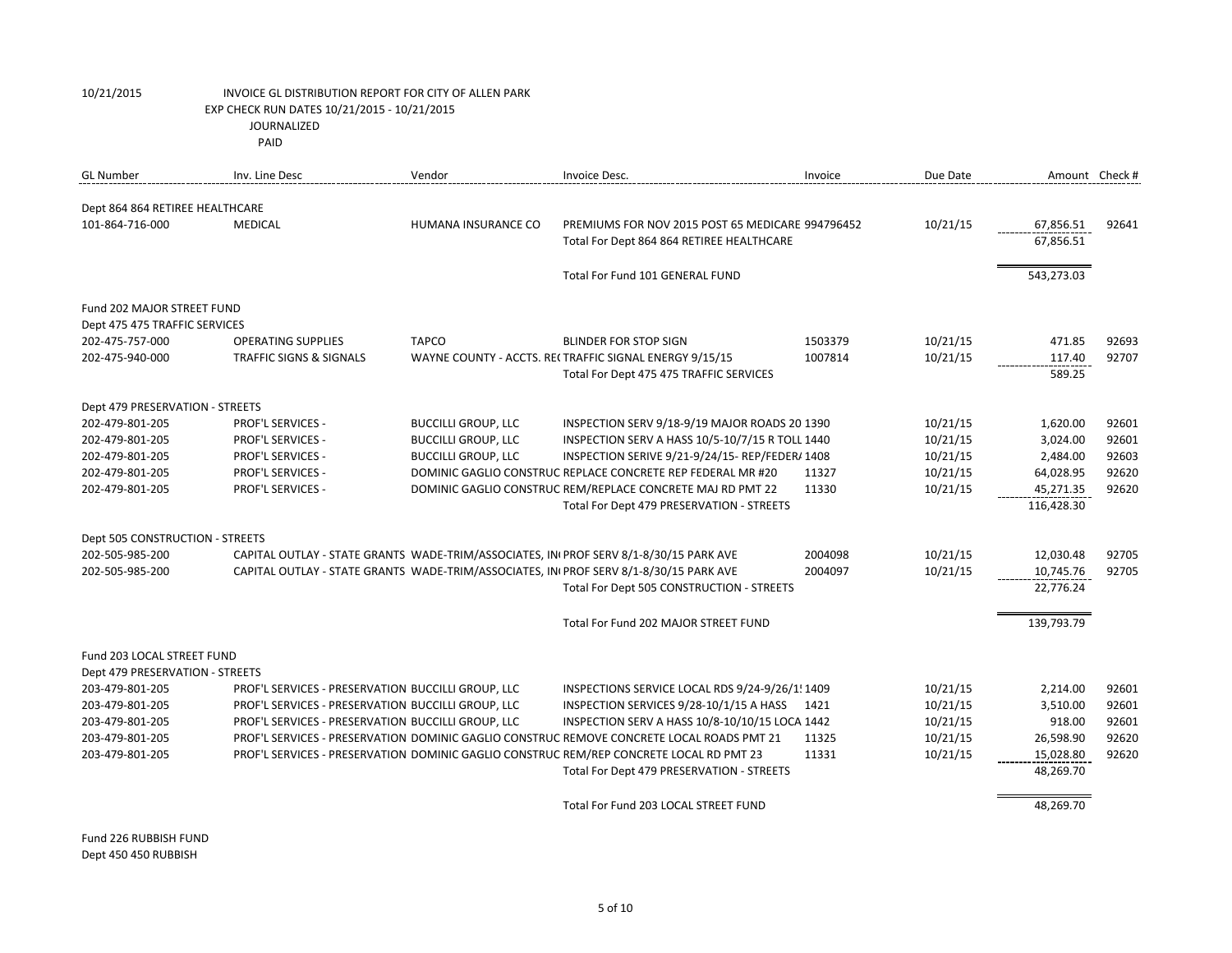| <b>GL Number</b>                 | Inv. Line Desc                                                                   | Vendor                           | Invoice Desc.                                                                          | Invoice            | Due Date | Amount Check # |       |
|----------------------------------|----------------------------------------------------------------------------------|----------------------------------|----------------------------------------------------------------------------------------|--------------------|----------|----------------|-------|
| 226-450-817-000                  | <b>WASTE DISPOSAL</b>                                                            | <b>REPUBLIC SERVICES</b>         | RESIDENTIAL SERV 9/1-9/30/15                                                           | 0241-002853619     | 10/21/15 | 116,822.67     | 92675 |
| 226-450-819-000                  | <b>WASTE DISPOSAL</b>                                                            | RIVERVIEW, CITY OF               | SERVICES FOR AUG 8/3-8/18/15                                                           | 76715              | 10/21/15 | 1,157.49       | 92677 |
| 226-450-819-000                  | <b>WASTE DISPOSAL</b>                                                            | RIVERVIEW, CITY OF               | DEMOLITIAN SERV FOR AUG 2015                                                           | 76712              | 10/21/15 | 706.20         | 92677 |
| 226-450-819-000                  | <b>WASTE DISPOSAL</b>                                                            | RIVERVIEW, CITY OF               | SPECIAL YARD WASTE FOR AUG 2015                                                        | 76714              | 10/21/15 | 537.00         | 92677 |
| 226-450-819-000                  | <b>WASTE DISPOSAL</b>                                                            | RIVERVIEW, CITY OF               | MUNICIPAL SERVICES AUG 8/1-8/31/15                                                     | 76713              | 10/21/15 | 16,942.40      | 92677 |
|                                  |                                                                                  |                                  | Total For Dept 450 450 RUBBISH                                                         |                    |          | 136,165.76     |       |
|                                  |                                                                                  |                                  | Total For Fund 226 RUBBISH FUND                                                        |                    |          | 136,165.76     |       |
| Fund 249 BUILDING FUND           |                                                                                  |                                  |                                                                                        |                    |          |                |       |
| Dept 000                         |                                                                                  |                                  |                                                                                        |                    |          |                |       |
| 249-000-246-000                  | PLANNING/ZONING REVIEW ESCR( BUCCILLI GROUP, LLC                                 |                                  | INSPECTION SERVIC 9/14-9/18 D LOGAN                                                    | 1392               | 10/21/15 | 2,592.00       | 92601 |
| 249-000-246-000                  | PLANNING/ZONING REVIEW ESCR(DOMINIC GAGLIO CONSTRUC INSPECTION SERV 9/21-9/25/15 |                                  |                                                                                        | 1406               | 10/21/15 | 1,971.00       | 92620 |
|                                  |                                                                                  |                                  | Total For Dept 000                                                                     |                    |          | 4,563.00       |       |
| Dept 371 371 BUILDING DEPARTMENT |                                                                                  |                                  |                                                                                        |                    |          |                |       |
| 249-371-722-100                  |                                                                                  |                                  | RETIREMENT CONTRIBUTION - DB- PNC INSTITUTIONAL INV.-BAF OCT 2015 PENSION CONTRIBUTION | <b>OCT 2015</b>    | 10/21/15 | 5,492.50       | 92669 |
| 249-371-728-000                  | <b>OFFICE SUPPLIES</b>                                                           | ASADOORIAN FAMILY PRINT SUPPLIES |                                                                                        | 13603              | 10/21/15 | 55.00          | 92588 |
| 249-371-821-000                  | MECHANICAL INSPECTIONS                                                           | CARNILL, STEVE                   | MECHANICAL INSPECTIONS FOR SEPT 2014                                                   | <b>SEPT 2015</b>   | 10/21/15 | 4,009.60       | 92605 |
| 249-371-822-000                  | PLUMBING INSPECTIONS                                                             | HALASH, JEROME                   | PLUMBING INSPECTION FOR SEPT 2015                                                      | <b>SEPT 2015</b>   | 10/21/15 | 1,673.70       | 92638 |
| 249-371-822-500                  | ELECTRICAL INSPECTIONS                                                           | KAISER, WILLIAM J                | ELECTRICAL INSPECTIONS FOR BLDG                                                        | <b>INSPECTIONS</b> | 10/21/15 | 160.00         | 92645 |
| 249-371-853-000                  | <b>TELEPHONE- CREDIT</b>                                                         | <b>VERIZON WIRELESS</b>          | VARIOUS SERVICES 10/2-11/1/15                                                          | 9753123173         | 10/21/15 | 35.57          | 92702 |
| 249-371-935-000                  | COMPUTER SOFTWARE MAINTEN/ SOUTHERN MICHIGAN INFOR SERVICES FOR BLDG DEPT        |                                  |                                                                                        | 2127               | 10/21/15 | 440.00         | 92686 |
| 249-371-959-000                  | PLANNING & ZONING                                                                | <b>BUCCILLI GROUP, LLC</b>       | PLANS ENGR MISC R TOLLIVER 9/28-9/30/15                                                | 1423               | 10/21/15 | 1,620.00       | 92601 |
| 249-371-959-000                  | PLANNING & ZONING                                                                | <b>BUCCILLI GROUP, LLC</b>       | PLANS-MISC ENGR R TOLLIVER 10/5-10/7/15                                                | 1441               | 10/21/15 | 1,620.00       | 92601 |
| 249-371-959-000                  | PLANNING & ZONING                                                                |                                  | DOMINIC GAGLIO CONSTRUC PLANS/ENG MIS PLANNIG REVIEW                                   | 1407               | 10/21/15 | 1,620.00       | 92620 |
|                                  |                                                                                  |                                  | Total For Dept 371 371 BUILDING DEPARTMENT                                             |                    |          | 16,726.37      |       |
|                                  |                                                                                  |                                  | Total For Fund 249 BUILDING FUND                                                       |                    |          | 21,289.37      |       |
| Fund 250 DDA OPERATING           |                                                                                  |                                  |                                                                                        |                    |          |                |       |
| Dept 000                         |                                                                                  |                                  |                                                                                        |                    |          |                |       |
| 250-000-826-000                  | <b>LEGAL SERVICES</b>                                                            | MILLER & MILLER, P.C.            | LEGAL SERVICES FOR SEPT 2015                                                           | A-10012015         | 10/21/15 | 7,550.00       | 92659 |
| 250-000-829-000                  | SITE IMPROVEMENTS                                                                | <b>BUCCILLI GROUP, LLC</b>       | INSPECTION SERVICES LUKAS/SONS 4/8-6/15/1 1103                                         |                    | 10/21/15 | 4,995.00       | 92601 |
| 250-000-920-000                  | <b>UTILITIES</b>                                                                 | ALLEN PARK, CITY OF.             | WATER PMT FOR DDA PROP DUE 10/21/15                                                    | 010AL06543         | 10/21/15 | 45.54          | 92586 |
| 250-000-920-000                  | <b>UTILITIES</b>                                                                 | <b>COMCAST</b>                   | DDA OFFICE 10/13-11/12/15                                                              | 061020197244014    | 10/21/15 | 214.51         | 92610 |
| 250-000-920-000                  | <b>UTILITIES</b>                                                                 | <b>DTE ENERGY</b>                | PRK LOT LIGHTS 7/2--8/3/15                                                             | 457346800081       | 10/21/15 | 92.96          | 92625 |
| 250-000-920-000                  | <b>UTILITIES</b>                                                                 | <b>DTE ENERGY</b>                | BEATRICE PARKING LOT LIGHTS 9/2-10/2/15                                                | 161895800019       | 10/21/15 | 289.39         | 92626 |
| 250-000-920-000                  | <b>UTILITIES</b>                                                                 | <b>DTE ENERGY</b>                | PARK LOT LIGHTS ALLEN RD 9/1-10/1/15                                                   | 193884900054       | 10/21/15 | 372.02         | 92627 |
| 250-000-920-000                  | <b>UTILITIES</b>                                                                 | <b>DTE ENERGY</b>                | DDA OFFICE ELEC 9/1-10/3/15                                                            | 194036500057       | 10/21/15 | 175.38         | 92628 |
| 250-000-920-000                  | <b>UTILITIES</b>                                                                 | <b>DTE ENERGY</b>                | PARK LOG LIGHTS ALLEN RD 9/3-10/5/15                                                   | 194093500016       | 10/21/15 | 129.69         | 92629 |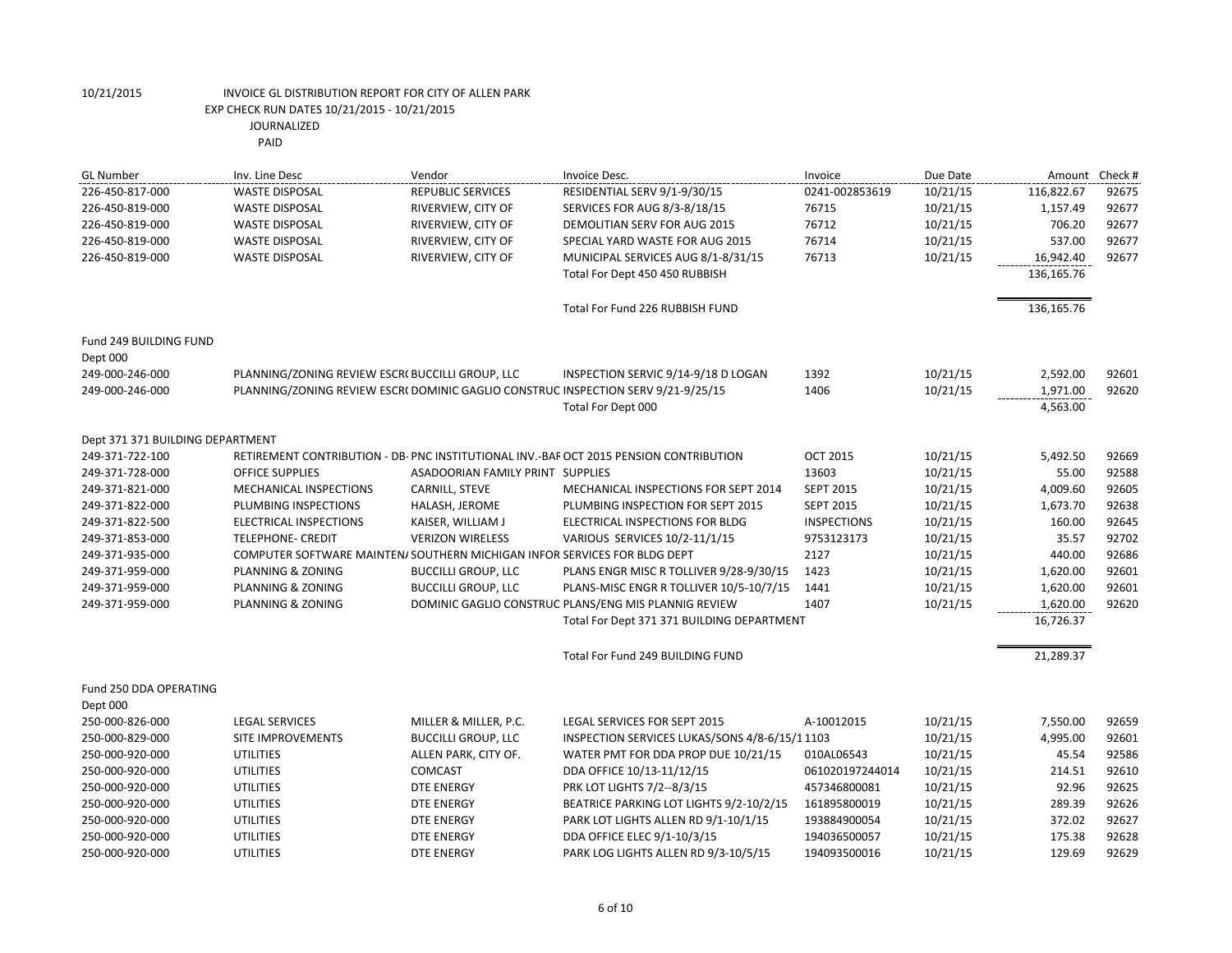| <b>GL Number</b>                   | Inv. Line Desc                                 | Vendor                                            | Invoice Desc.                                                                                        | Invoice                     | Due Date |           | Amount Check # |
|------------------------------------|------------------------------------------------|---------------------------------------------------|------------------------------------------------------------------------------------------------------|-----------------------------|----------|-----------|----------------|
| 250-000-920-000                    | UTILITIES-DTE 8/3-9/1                          | KIBBY, JENNIFER                                   | REIMBURSEMENT FOR MARKETING PROMOTIC REIMBURSEMENT                                                   |                             | 10/21/15 | 124.66    | 92648          |
| 250-000-931-000                    | <b>BUILDING MAINTENANCE</b>                    | <b>HADDIX ELECTRIC</b>                            | <b>SEPT LIGHT CHECK</b>                                                                              | 7750                        | 10/21/15 | 406.50    | 92637          |
| 250-000-931-000                    | <b>BUILDING MAINTENANCE</b>                    | <b>HADDIX ELECTRIC</b>                            | SWAP 20 AMP FUSES FOR 10 AMP                                                                         | 7758                        | 10/21/15 | 336.00    | 92637          |
| 250-000-960-000                    | MARKETING/PROMOTIONS                           | ALLEGRA MARKETING                                 | OCTOBERFEST POSTER, TENTS, TABLES                                                                    | 2105                        | 10/21/15 | 425.24    | 92583          |
| 250-000-960-000                    | MARKETING/PROMOTIONS                           |                                                   | BRENDEL'S SEPTIC TANK SER\TAT AND OK PORTA POTTY RENTAL AND MOVE 111193                              |                             | 10/21/15 | 420.00    | 92598          |
| 250-000-960-000                    | MARKETING/PROMOTIONS                           | KIBBY, JENNIFER                                   | REIMBURSEMENT FOR MARKETING PROMOTIC REIMBURSEMENT                                                   |                             | 10/21/15 | 864.24    | 92648          |
| 250-000-962-000                    | <b>MISCELLANEOUS</b>                           | <b>BUCCILLI GROUP, LLC</b>                        | <b>MOSCHECKS INPECTIONS</b>                                                                          | 1094                        | 10/21/15 | 2,374.76  | 92601          |
| 250-000-962-000                    | <b>MISCELLANEOUS</b>                           | KIBBY, JENNIFER                                   | REIMBURSEMENT FOR MARKETING PROMOTIC REIMBURSEMENT                                                   |                             | 10/21/15 | 281.82    | 92648          |
| 250-000-962-000                    | MISCELLANEOUS                                  |                                                   | SCIOTO SECURITY COMPANY, OCTOBERFEST SEC GUARD 5:42-12:30                                            | 16784                       | 10/21/15 | 113.90    | 92681          |
| 250-000-962-000                    | MISCELLANEOUS                                  | STUART LEVE, INC                                  | PARK AVE MID BLOCK BUMP OUT LANDSCAPIN 36175                                                         |                             | 10/21/15 | 28,200.00 | 92691          |
| 250-000-997-000                    | PAYING AGENT FEES                              | <b>US BANK</b>                                    | DOWNTOWN DEV BOND DTD 3-1-2005 BI#488(4092377                                                        |                             | 10/21/15 | 150.00    | 92701          |
|                                    |                                                |                                                   | Total For Dept 000                                                                                   |                             |          | 47,561.61 |                |
|                                    |                                                |                                                   | Total For Fund 250 DDA OPERATING                                                                     |                             |          | 47,561.61 |                |
| Fund 265 DRUG FORFEITURE - FEDERAL |                                                |                                                   |                                                                                                      |                             |          |           |                |
| Dept 000                           |                                                |                                                   |                                                                                                      |                             |          |           |                |
| 265-000-939-000                    | <b>VEHICLE MAINTENANCE</b>                     |                                                   | BAKER'S GAS & WELDING SUI CYLINDER RENTAL INVOICE VARIOUS DEPTS                                      | 09133282                    | 10/21/15 | 18.91     | 92593          |
| 265-000-939-000                    | <b>VEHICLE MAINTENANCE</b>                     | BAKER'S GAS & WELDING SUI CYLINDER RENTAL FOR MAY |                                                                                                      | 09127356                    | 10/21/15 | 19.45     | 92593          |
| 265-000-939-000                    | <b>VEHICLE MAINTENANCE</b>                     | <b>BELLE TIRE DISTRIBUTORS</b>                    | <b>SUPPLIES</b>                                                                                      | 26852339                    | 10/21/15 | 502.72    | 92595          |
| 265-000-939-000                    | <b>VEHICLE MAINTENANCE</b>                     | <b>GLENDALE AUTO VALUE</b>                        | PARTS FOR 2011 CROWN VICTORIA                                                                        | 359-92217                   | 10/21/15 | 378.27    | 92635          |
| 265-000-939-000                    | <b>VEHICLE MAINTENANCE</b>                     | WINDER POLICE EQUIPMENT PARTS                     |                                                                                                      | 20152679                    | 10/21/15 | 270.45    | 92708          |
| 265-000-939-000                    | <b>VEHICLE MAINTENANCE</b>                     | WINDER POLICE EQUIPMENT PARTS                     |                                                                                                      | 20152580                    | 10/21/15 | 405.10    | 92708          |
| 265-000-984-000                    | COMPUTER EQUIPMENT/SOFTWA THOMSON REUTERS-WEST |                                                   | WEST INFO CHARGES 9/1-9/30/15                                                                        | 832635462                   | 10/21/15 | 147.00    | 92696          |
|                                    |                                                |                                                   | Total For Dept 000                                                                                   |                             |          | 1,741.90  |                |
|                                    |                                                |                                                   | Total For Fund 265 DRUG FORFEITURE - FEDERAL                                                         |                             |          | 1,741.90  |                |
| Fund 266 DRUG FORFEITURE - STATE   |                                                |                                                   |                                                                                                      |                             |          |           |                |
| Dept 000                           |                                                |                                                   |                                                                                                      |                             |          |           |                |
| 266-000-657-000                    |                                                |                                                   | FORFEITED MONIES-STATE&LOCAI PSYBUS PSYCHOLOGICAL CON PSYCH EVAL FOR NEW HIRE J ALEXANDER DESA 15580 |                             | 10/21/15 | 585.00    | 92673          |
|                                    |                                                |                                                   | Total For Dept 000                                                                                   |                             |          | 585.00    |                |
|                                    |                                                |                                                   | Total For Fund 266 DRUG FORFEITURE - STATE                                                           |                             |          | 585.00    |                |
| Fund 271 LIBRARY                   |                                                |                                                   |                                                                                                      |                             |          |           |                |
| Dept 000                           |                                                |                                                   |                                                                                                      |                             |          |           |                |
| 271-000-728-000                    | <b>OFFICE SUPPLIES</b>                         | MCKIBBEN, NANCY                                   | REIMBURSEMENT FOR CUBBIE TOWER                                                                       | 106-15048836359461 10/21/15 |          | 822.71    | 92654          |
| 271-000-757-000                    | <b>OPERATING SUPPLIES</b>                      | <b>HANNIBAL JENNY</b>                             | REIMBURSEMENT FOR PROGRAM SUPPLIES                                                                   | REIMBURSEMENT               | 10/21/15 | 126.35    | 92639          |
| 271-000-757-000                    | <b>OPERATING SUPPLIES</b>                      | MCKIBBEN, NANCY                                   | REIMBURSEMENT FOR MATERIAL HAUNTED LIE IN95276                                                       |                             | 10/21/15 | 801.20    | 92654          |
| 271-000-757-000                    | <b>OPERATING SUPPLIES</b>                      | MICHIGAN LIBRARY ASSOCIAT DUES 7/1/15-6/30/16     |                                                                                                      | INV-0053614                 | 10/21/15 | 709.00    | 92658          |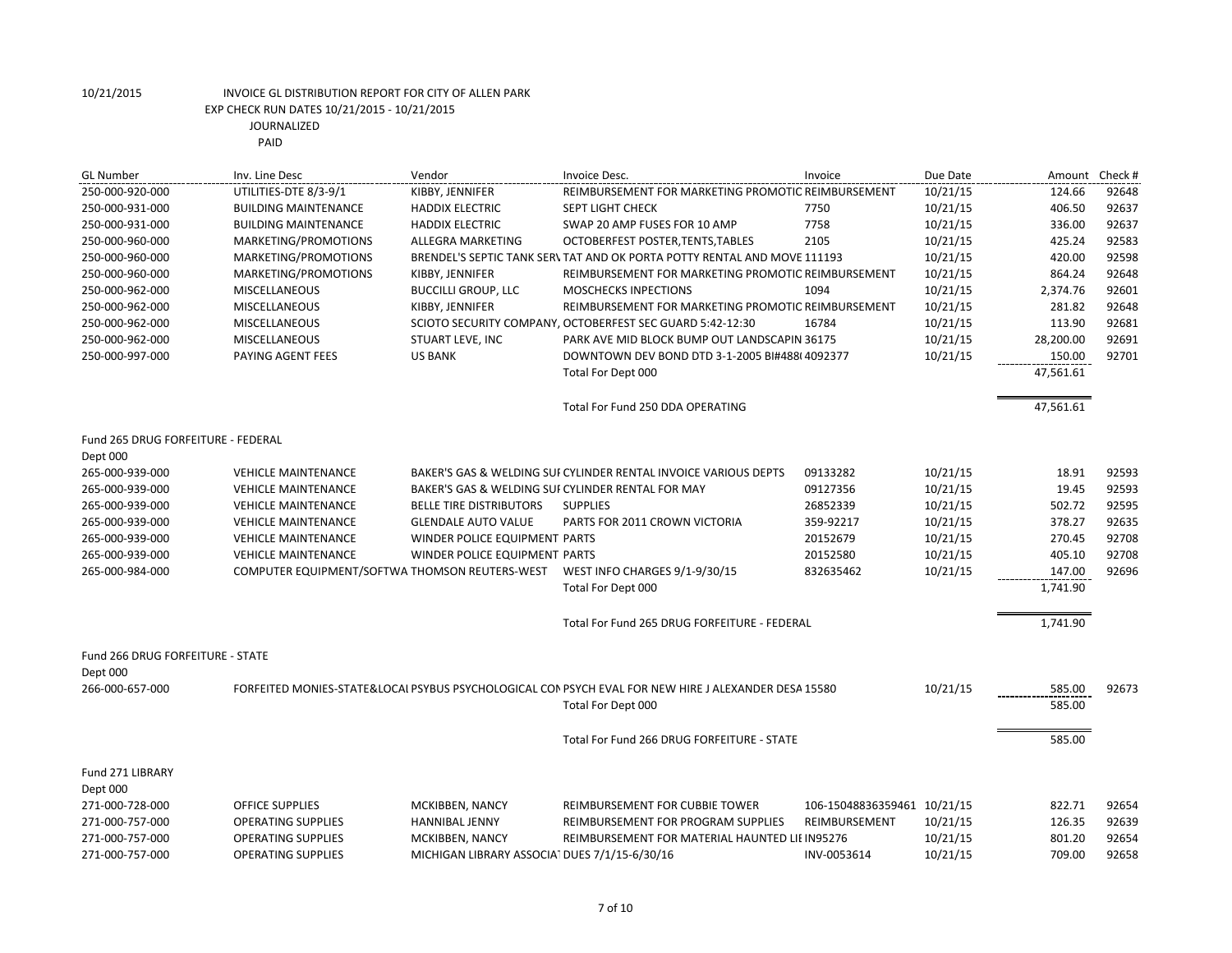| <b>GL Number</b>             | Inv. Line Desc              | Vendor                                         | Invoice Desc.                                                  | Invoice       | Due Date | Amount     | Check # |
|------------------------------|-----------------------------|------------------------------------------------|----------------------------------------------------------------|---------------|----------|------------|---------|
| 271-000-757-000              | <b>OPERATING SUPPLIES</b>   | SWINEHART, BRANDI                              | REIMBURSEMENT FOR MILEAGE TO CONF 10/9 REIMBURSEMENT           |               | 10/21/15 | 68.92      | 92692   |
| 271-000-827-000              | <b>LIBRARY SERVICES</b>     | THE LIBRARY NETWORK                            | <b>EXTERNAL DATAMAILERS</b>                                    | 53001         | 10/21/15 | 309.45     | 92694   |
| 271-000-827-000              | <b>LIBRARY SERVICES</b>     | THE LIBRARY NETWORK                            | PMT FOR CIRCUIT COST                                           | 52932         | 10/21/15 | 2,580.73   | 92694   |
| 271-000-827-000              | <b>LIBRARY SERVICES</b>     | UNIQUE MANAGEMENT SERV PLACEMENTS 9/8-9/28/15  |                                                                | 313909        | 10/21/15 | 71.60      | 92700   |
| 271-000-828-000              | <b>MATERIALS</b>            | <b>BAKER &amp; TAYLOR</b>                      | <b>MATERIALS FOR LIBRARY</b>                                   | 2031189633    | 10/21/15 | 131.90     | 92592   |
| 271-000-828-000              | <b>MATERIALS</b>            | <b>BAKER &amp; TAYLOR</b>                      | <b>MATERIALS FOR LIBRARY</b>                                   | 2031145811    | 10/21/15 | 58.51      | 92592   |
| 271-000-828-000              | <b>MATERIALS</b>            | <b>BAKER &amp; TAYLOR</b>                      | <b>MATERIALS FOR LIBRARY</b>                                   | 2031145683    | 10/21/15 | 7.36       | 92592   |
| 271-000-828-000              | <b>MATERIALS</b>            | <b>BLACKSTONE AUDIO, INC</b>                   | <b>AUDIOBOOKS</b>                                              | 789729        | 10/21/15 | 107.85     | 92596   |
| 271-000-828-000              | <b>MATERIALS</b>            | <b>BLAKNEY, SANDI</b>                          | REIMBURSEMENT FOR LIBRAY MATERIALS                             | 228876        | 10/21/15 | 399.80     | 92597   |
| 271-000-828-000              | <b>MATERIALS</b>            | CENGAGE LEARING INC                            | <b>SUPPLIES FOR LIBRARY</b>                                    | 56444805      | 10/21/15 | 155.19     | 92607   |
| 271-000-828-000              | <b>MATERIALS</b>            | <b>CENGAGE LEARING INC</b>                     | <b>SUPPLIES FOR LIBRARY</b>                                    | 56326510      | 10/21/15 | 16.99      | 92607   |
| 271-000-828-000              | <b>MATERIALS</b>            | MCKIBBEN, NANCY                                | REIMBURSEMENT FOR MATERIALS                                    | REIMBURSEMENT | 10/21/15 | 548.80     | 92654   |
| 271-000-828-000              | <b>MATERIALS</b>            | ROWMAN AND LITTLEFIELD P MATERIALS FOR LIBRARY |                                                                | 09953053      | 10/21/15 | 78.16      | 92678   |
| 271-000-828-000              | <b>MATERIALS</b>            | THE LIBRARY NETWORK                            | PMT FOR NATIONAL ELEC CODES                                    | 52883         | 10/21/15 | 98.50      | 92694   |
| 271-000-853-000              | TELEPHONE-31392841021173    | <b>AT &amp; T</b>                              | PHONE SERVICE FOR OCT 2015                                     | 10212015      | 10/21/15 | 116.98     | 92589   |
| 271-000-853-000              | TELEPHONE-LIBRARY           | AT & T LONG DISTANCE                           | LONG DISTANT SERVICE FOR OCT 2015                              | 10212015      | 10/21/15 | 2.19       | 92591   |
| 271-000-931-000              | <b>BUILDING MAINTENANCE</b> | <b>DETROIT SUPPORT CENTER</b>                  | COMM CLEANING LIBRARY 10/1-10/31/15                            | 1340229484    | 10/21/15 | 835.00     | 92616   |
|                              |                             |                                                | Total For Dept 000                                             |               |          | 8,047.19   |         |
|                              |                             |                                                |                                                                |               |          |            |         |
|                              |                             |                                                | <b>Total For Fund 271 LIBRARY</b>                              |               |          | 8,047.19   |         |
|                              |                             |                                                |                                                                |               |          |            |         |
| Fund 592 WATER & SEWER       |                             |                                                |                                                                |               |          |            |         |
| Dept 000                     |                             |                                                |                                                                |               |          |            |         |
| 592-000-275-000              | 40-SEWER MAINT.             | ALOMARI, ALI                                   | UB refund for account: 760-BU059-11                            | 10/12/2015    | 10/21/15 | 789.81     | 92587   |
|                              |                             |                                                | Total For Dept 000                                             |               |          | 789.81     |         |
|                              |                             |                                                |                                                                |               |          |            |         |
| Dept 601 601 WATER AND SEWER |                             |                                                |                                                                |               |          |            |         |
| 592-601-602-000              | <b>PURCHASED WATER</b>      |                                                | DETROIT WATER & SEWAGE I WATER USAGE/SEWAGE DISPOSAL           | AUGWHOLESALE  | 10/21/15 | 197,646.63 | 92617   |
| 592-601-643-000              | UTILITIES-31392816662233    | <b>AT &amp; T</b>                              | PHONE SERVICE FOR OCT 2015                                     | 10212015      | 10/21/15 | 419.28     | 92589   |
| 592-601-643-000              | UTILITIES- WATER            | AT & T LONG DISTANCE                           | LONG DISTANT SERVICE FOR OCT 2015                              | 10212015      | 10/21/15 | 14.67      | 92591   |
| 592-601-643-000              | UTILITIES-194036500263      | <b>DTE ENERGY</b>                              | SERVICES FOR SEPT 2015                                         | 10212015      | 10/21/15 | 1,845.62   | 92623   |
| 592-601-667-001              | <b>VEHICLE MAINTENANCE</b>  |                                                | BAKER'S GAS & WELDING SUFCYLINDER RENTAL INVOICE VARIOUS DEPTS | 09133282      | 10/21/15 | 18.93      | 92593   |
| 592-601-667-001              | <b>VEHICLE MAINTENANCE</b>  |                                                | BAKER'S GAS & WELDING SUI CYLINDER RENTAL FOR MAY              | 09127356      | 10/21/15 | 19.49      | 92593   |
| 592-601-667-001              | <b>VEHICLE MAINTENANCE</b>  | <b>GREAT LAKES ACE 18415</b>                   | <b>SUPPLIES FOR DPS</b>                                        | 523/416       | 10/21/15 | 89.88      | 92636   |
| 592-601-667-001              | <b>VEHICLE MAINTENANCE</b>  | <b>MICHIGAN CAT</b>                            | <b>SUPPLIES</b>                                                | PD5633325     | 10/21/15 | 21.30      | 92657   |
| 592-601-667-001              | <b>VEHICLE MAINTENANCE</b>  | <b>MICHIGAN CAT</b>                            | <b>CREDIT FOR 5630177</b>                                      | PD5631939     | 10/21/15 | (7.56)     | 92657   |
| 592-601-667-001              | <b>VEHICLE MAINTENANCE</b>  | WINDER POLICE EQUIPMENT SUPPLIES               |                                                                | 20152579      | 10/21/15 | 1,465.06   | 92708   |
| 592-601-671-001              | SEWER MAINTENANCE           | PETTY CASH - WATER                             | REIMBURSEMENT WATER DEPT                                       | REIMBURSEMENT | 10/21/15 | 23.37      | 92666   |
| 592-601-671-001              | SEWER MAINTENANCE           | POLLARDWATER.COM                               | <b>CVR RETRACT WEB LIFELINE</b>                                | 0025024       | 10/21/15 | 1,184.24   | 92670   |
| 592-601-673-001              | <b>MAIN MAINTENANCE</b>     | BATCO, INC.                                    | <b>SUPPLIES</b>                                                | 15157         | 10/21/15 | 733.50     | 92594   |
| 592-601-673-001              | <b>MAIN MAINTENANCE</b>     | D & L GARDEN CENTER, INC. YARD SUPPLIES- QTY 5 |                                                                | 84103         | 10/21/15 | 19.95      | 92613   |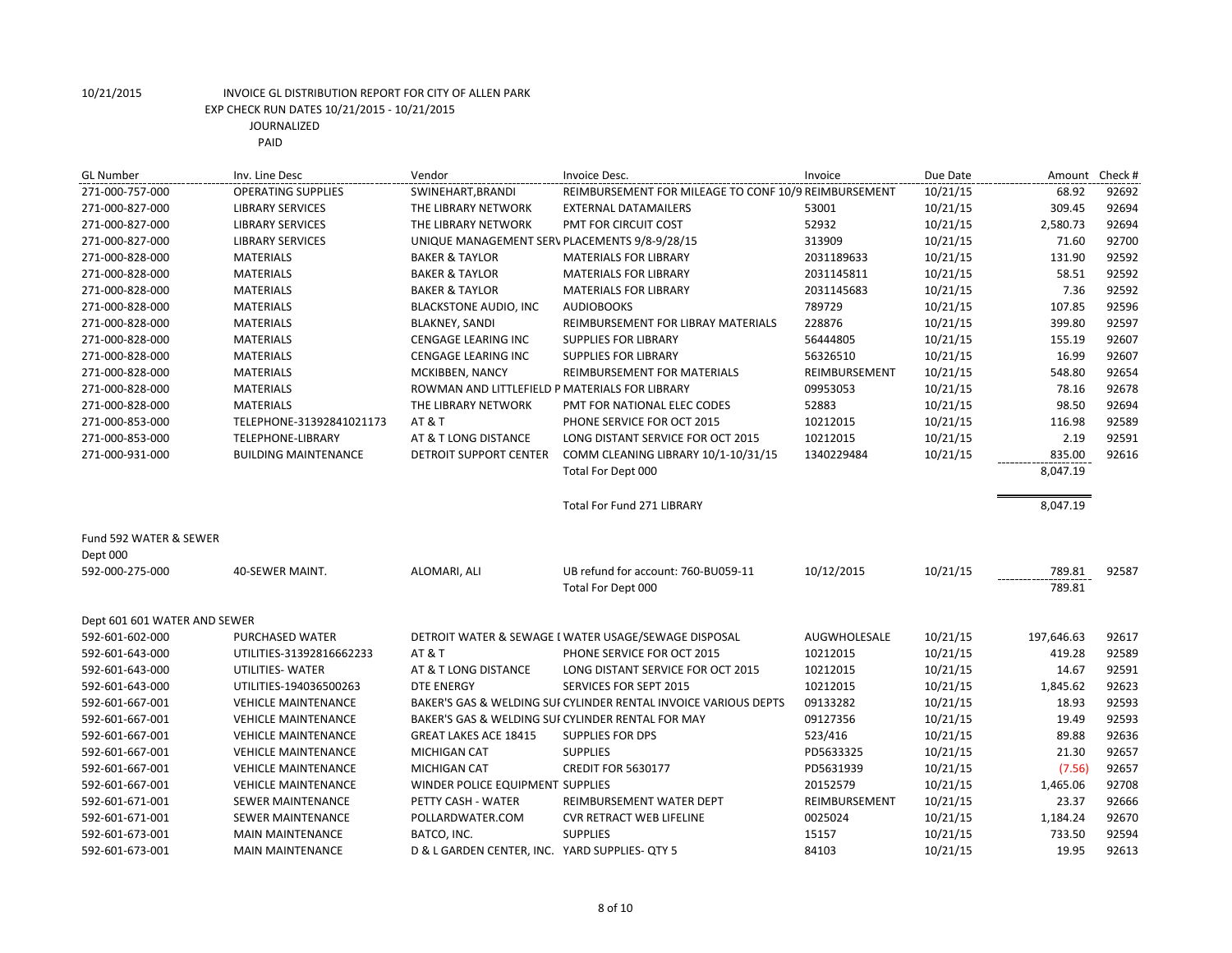| <b>GL Number</b>                 | Inv. Line Desc                            | Vendor                                   | Invoice Desc.                                                                          | Invoice         | Due Date | Amount Check # |       |
|----------------------------------|-------------------------------------------|------------------------------------------|----------------------------------------------------------------------------------------|-----------------|----------|----------------|-------|
| 592-601-673-001                  | <b>MAIN MAINTENANCE</b>                   | <b>GREAT LAKES ACE 18415</b>             | <b>SUPPLIES FOR DPS</b>                                                                | 602/416         | 10/21/15 | 12.99          | 92636 |
| 592-601-673-001                  | <b>MAIN MAINTENANCE</b>                   | HURON SOD FARMS, INC.                    | YARD SUPPLIES                                                                          | 295298          | 10/21/15 | 30.00          | 92642 |
| 592-601-673-001                  | <b>MAIN MAINTENANCE</b>                   | LOWE'S                                   | PURCHASES FROM VARIOUS DEPTS                                                           | 99006314951SEPT | 10/21/15 | 271.82         | 92652 |
| 592-601-678-003                  | PAVEMENT REPAIRS                          | <b>BUCCILLI GROUP, LLC</b>               | INSPECTION SERV A HASS 10/8/15                                                         | 1444            | 10/21/15 | 648.00         | 92601 |
| 592-601-678-003                  | PAVEMENT REPAIRS                          |                                          | DOMINIC GAGLIO CONSTRUC REMOVE/REP 2015 WATER FUND PMT 17                              | 11326           | 10/21/15 | 7,232.65       | 92620 |
| 592-601-678-004                  | <b>CROSS CONNECTION PROGRAM</b>           | HYDRO DESIGNS, INC.                      | CROSS CONN CONTROL PROG RPT SERVICE 9/3 0036740-IN                                     |                 | 10/21/15 | 1,935.00       | 92643 |
| 592-601-717-000                  | <b>RETIREE HEALTH BENEFITS</b>            | HUMANA INSURANCE CO                      | PREMIUMS FOR NOV 2015 POST 65 MEDICARE 994796452                                       |                 | 10/21/15 | 3,876.10       | 92641 |
| 592-601-722-100                  |                                           |                                          | RETIREMENT CONTRIBUTION - DB- PNC INSTITUTIONAL INV.-BAF OCT 2015 PENSION CONTRIBUTION | <b>OCT 2015</b> | 10/21/15 | 16,154.31      | 92669 |
| 592-601-802-100                  | BS&A - COMPUTER SOFTWARE M/ BS&A SOFTWARE |                                          | UTILITY BILLING NET REPORT DESIGN TRAINING 103500                                      |                 | 10/21/15 | 205.00         | 92600 |
| 592-601-822-000                  | <b>COMPUTER SERVICE MAINT</b>             |                                          | SOUTHERN MICHIGAN INFOR SERV IN ADMIN DEPT SERVER SERVICES                             | 2126            | 10/21/15 | 160.00         | 92686 |
| 592-601-822-000                  | <b>COMPUTER SERVICE MAINT</b>             | SOUTHERN MICHIGAN INFOR SERVICES FOR DPS |                                                                                        | 2131            | 10/21/15 | 1,000.00       | 92686 |
| 592-601-944-000                  | <b>CONSENT JUDGEMENT EXPENSE</b>          | <b>WAYNE COUNTY</b>                      | 2016 JUDGEMENT LEVY BOND AND INTEREST 279166                                           |                 | 10/21/15 | 1,431,228.64   | 92706 |
| 592-601-951-000                  | <b>ENGINEERING CONSULTANTS</b>            |                                          | WADE-TRIM/ASSOCIATES, IN PROF SERV 5/31-6/27/15 FEMA REPAIRS RET B. 2003601            |                 | 10/21/15 | 1,514.00       | 92705 |
| 592-601-960-000                  | <b>TRAINING &amp; EDUCATION</b>           | PETTY CASH - WATER                       | REIMBURSEMENT WATER DEPT                                                               | REIMBURSEMENT   | 10/21/15 | 20.00          | 92666 |
| 592-601-987-100                  | CAPITAL OUTLAY - SAW GRANT                | <b>RITTER GIS INC</b>                    | CMMS HARDWARE SOFTWARE AND TRAINING 2015-0110                                          |                 | 10/21/15 | 10,200.00      | 92676 |
| 592-601-987-100                  | CAPITAL OUTLAY - SAW GRANT                | <b>RITTER GIS INC</b>                    | UTILITY GIS DEVELOPMENT AND QA/QC                                                      | 2015-0109       | 10/21/15 | 22,042.08      | 92676 |
| 592-601-987-100                  | CAPITAL OUTLAY - SAW GRANT                |                                          | WADE-TRIM/ASSOCIATES, INIPROF SERV 8/2-8/30/15 ASSET MNGT                              | 2004101         | 10/21/15 | 2,951.86       | 92705 |
| 592-601-987-100                  | CAPITAL OUTLAY - SAW GRANT                |                                          | WADE-TRIM/ASSOCIATES, IN PROF SERV 8/2-8/30/15 SAW GRANT WATER D 2004099               |                 | 10/21/15 | 2,110.68       | 92705 |
| 592-601-987-100                  | CAPITAL OUTLAY - SAW GRANT                |                                          | WADE-TRIM/ASSOCIATES, IN PROF SERV FROM 8/2-9/30/15                                    | 2004100         | 10/21/15 | 15,456.00      | 92705 |
|                                  |                                           |                                          | Total For Dept 601 601 WATER AND SEWER                                                 |                 |          | 1,720,543.49   |       |
| Dept 603 603 BASIN               |                                           |                                          |                                                                                        |                 |          |                |       |
| 592-603-722-100                  |                                           |                                          | RETIREMENT CONTRIBUTION - DB-PNC INSTITUTIONAL INV.-BAF OCT 2015 PENSION CONTRIBUTION  | <b>OCT 2015</b> | 10/21/15 | 13,461.88      | 92669 |
| 592-603-853-000                  | TELEPHONE-31338892442812                  | <b>AT &amp; T</b>                        | PHONE SERVICE FOR OCT 2015                                                             | 10212015        | 10/21/15 | 693.89         | 92589 |
| 592-603-853-000                  | TELEPHONE-BASIN/PUMP                      | <b>VERIZON WIRELESS</b>                  | VARIOUS SERVICES 10/2-11/1/15                                                          | 9753123173      | 10/21/15 | 199.13         | 92702 |
| 592-603-920-000                  | UTILITIES-301513200016                    | <b>DTE ENERGY</b>                        | SERVICES FOR SEPT 2015                                                                 | 10212015        | 10/21/15 | 3,483.51       | 92623 |
| 592-603-920-000                  | UTILITIES-457346800073                    | <b>DTE ENERGY</b>                        | GAS SERVICES FOR SEPT 2015                                                             | 10212015        | 10/21/15 | 61.66          | 92631 |
| 592-603-930-000                  | SEWER MAINTENANCE                         | <b>KENNEDY INDUSTRIES</b>                | <b>SUPPLIES</b>                                                                        | 563795          | 10/21/15 | 418.75         | 92647 |
| 592-603-931-000                  | <b>BUILDING MAINTENANCE</b>               | LOWE'S                                   | PURCHASES FROM VARIOUS DEPTS                                                           | 99006314951SEPT | 10/21/15 | 8.20           | 92652 |
| 592-603-940-000                  | /INDEPNCE MKT STATIONS-31398. AT & T      |                                          | PHONE SERVICE FOR OCT 2015                                                             | 10212015        | 10/21/15 | 112.72         | 92589 |
|                                  |                                           |                                          | Total For Dept 603 603 BASIN                                                           |                 |          | 18,439.74      |       |
|                                  |                                           |                                          | Total For Fund 592 WATER & SEWER                                                       |                 |          | 1,739,773.04   |       |
| <b>Fund 701 TRUST AND AGENCY</b> |                                           |                                          |                                                                                        |                 |          |                |       |
| Dept 000                         |                                           |                                          |                                                                                        |                 |          |                |       |
| 701-000-241-000                  | <b>HISTORICAL MUSEUM ESCROW</b>           | <b>DTE ENERGY</b>                        | <b>SERVICES FOR SEPT 2015</b>                                                          | 10212015        | 10/21/15 | 51.50          | 92623 |
| 701-000-241-000                  | HISTORICAL MUSEUM ESCROW                  | <b>DTE ENERGY</b>                        | <b>GAS SERVICES FOR SEPT 2015</b>                                                      | 10212015        | 10/21/15 | 13.19          | 92631 |
| 701-000-242-000                  | <b>CITY FESTIVITIES ESCROW</b>            |                                          | SOUTHERN MICHIGAN INFOR SERVICES FOR AP FESTIVITIES PHONE SERVICE- 2152                |                 | 10/21/15 | 35.00          | 92686 |
| 701-000-249-000                  | <b>FLOWER BED ESCROW</b>                  | PETTY CASH - D.P.S.                      | PETTY CASH FOR DPS                                                                     | REIMBURSEMENT   | 10/21/15 | 100.62         | 92665 |
|                                  |                                           |                                          | Total For Dept 000                                                                     |                 |          | 200.31         |       |